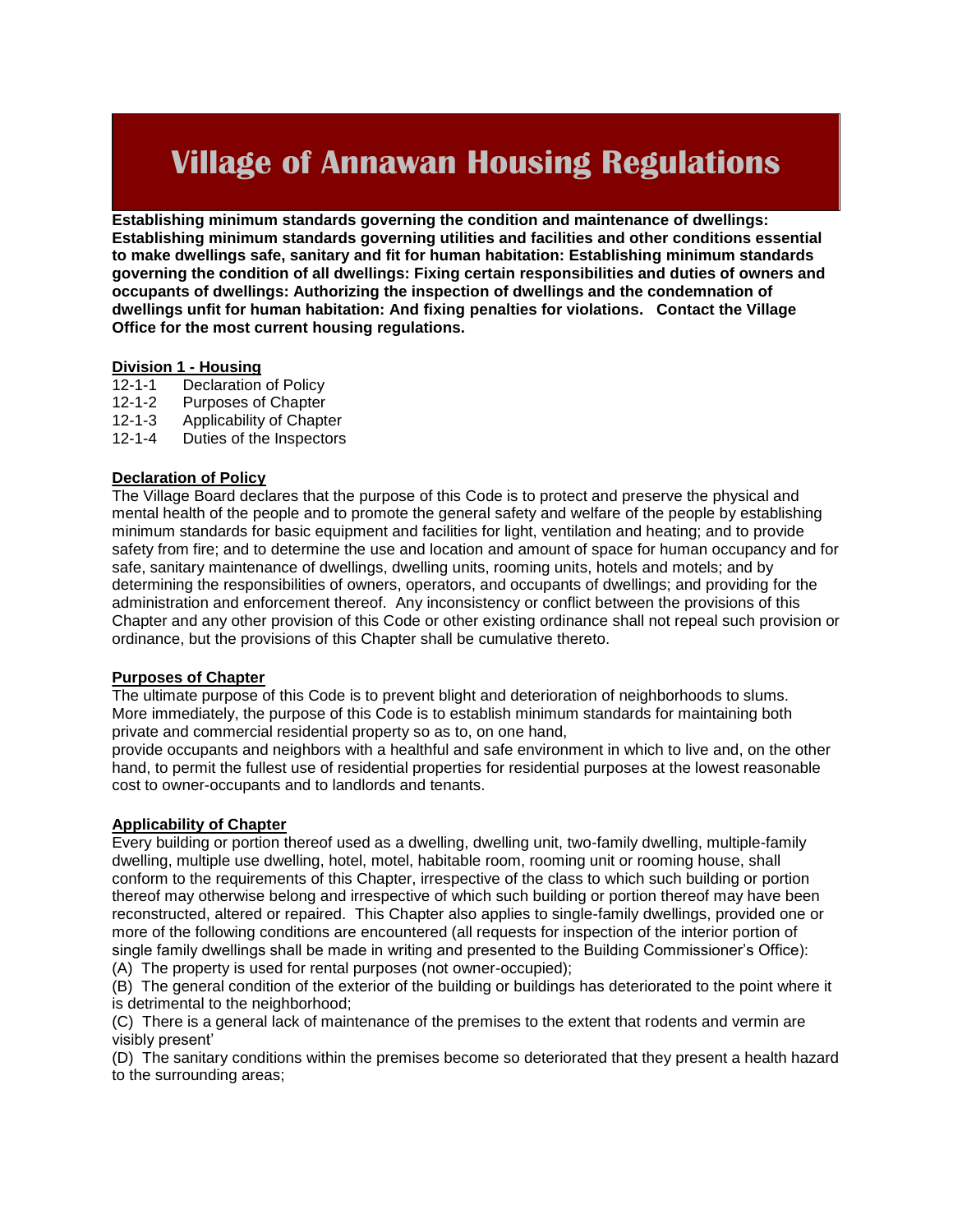#### **Duties of the Inspectors**

The Housing, Fire or Building Inspector shall, if required, determine that all requirements of the Municipal Code are complied with and that the non-owner occupied duplex, rooming house, motel, hotel apartment house and multi-use dwellings are in full compliance.

#### **Accessory Building or Use.**

Any accessory building or use in one which:

(A) Is subordinate to and serves a principle building or principle use; and

(B) Is subordinate in area, extent and purpose to the principle building or principle use served; and **2**

(C) Contributes to the comfort, convenience or necessity of occupants of the principle building or principle use served; and

(D) Is located on the same lot as the principle building or principle use served, with the single exception of such accessory off-street parking facilities as are permitted to locate elsewhere than on the same lot with the building or use served.

**Basement** – The basement is that portion of a building which is partly below and partly above grade and having at least one-half (1/2) its height above grade.

**Bathroom** – Bathroom shall mean a room containing bathing and sanitary facilities consisting of a water closet, a tub or shower and lavatory. A bathroom shall be provided within each living unit and shall afford complete privacy.

**Building Inspector – Building Official** – The Building Inspector or Building Official shall be the officer charged with the administration and enforcement of this Code through the Housing Inspector.

**Cellar** – A cellar is that portion of a building which is partly or completely below grade and having at least one-half (1/2) of its height below grade.

**Deadbolt Lock** – Deadbolt lock shall mean a single cylinder deadbolt that is locked or unlocked by key from the outside and thumb turn on the inside. The deadbolt automatically deadlocks when it is fully extended. The deadbolt shall contain case hardened steel material. Deadbolt locks shall meet the following specifications:

(A) **Throw** – Minimum throw of one (1) inch which penetrates the strike not less than three-fourths (3/4) inch.

(B) **Cylinders** – The solid brass cylinder must have a minimum of five (5) pin tumblers. The solid brass cylinder guard shall be designed or protected so that it cannot be gripped by pliers or other wrenching devices.

(C) **Back-set** – The back-set must be a minimum of two and three-eights (2-3/8) inches for a wood door and a minimum of two and three-fourths (2-3/4) inches for a metal door.

(D) **Striker Plate** – Steel striker plates shall be located at the point where the required lock engages the jamb and shall be secured with hardened steel screws of sufficient length to screw one (1) inch into the two by four (2 x 4) in the door frame.

**Deterioration** – The condition or appearance of a building or part thereof, characterized by breaks, holes, rot, crumbling, cracking, peeling, rusting, or other evidence of physical decay or neglect; or excessive use of or lack of maintenance, shall define deterioration.

**Dwelling** – A dwelling is a building designated or used principally for residential occupancy, including and without limitation, single-family dwellings, two-family dwellings and multiple-family dwellings.

**Dwelling, Multiple-Family** – A multiple-family dwelling is a building containing three (3) or more dwelling units.

**Dwelling, Single-Family** – A single-family dwelling is a building containing one (1) dwelling unit only.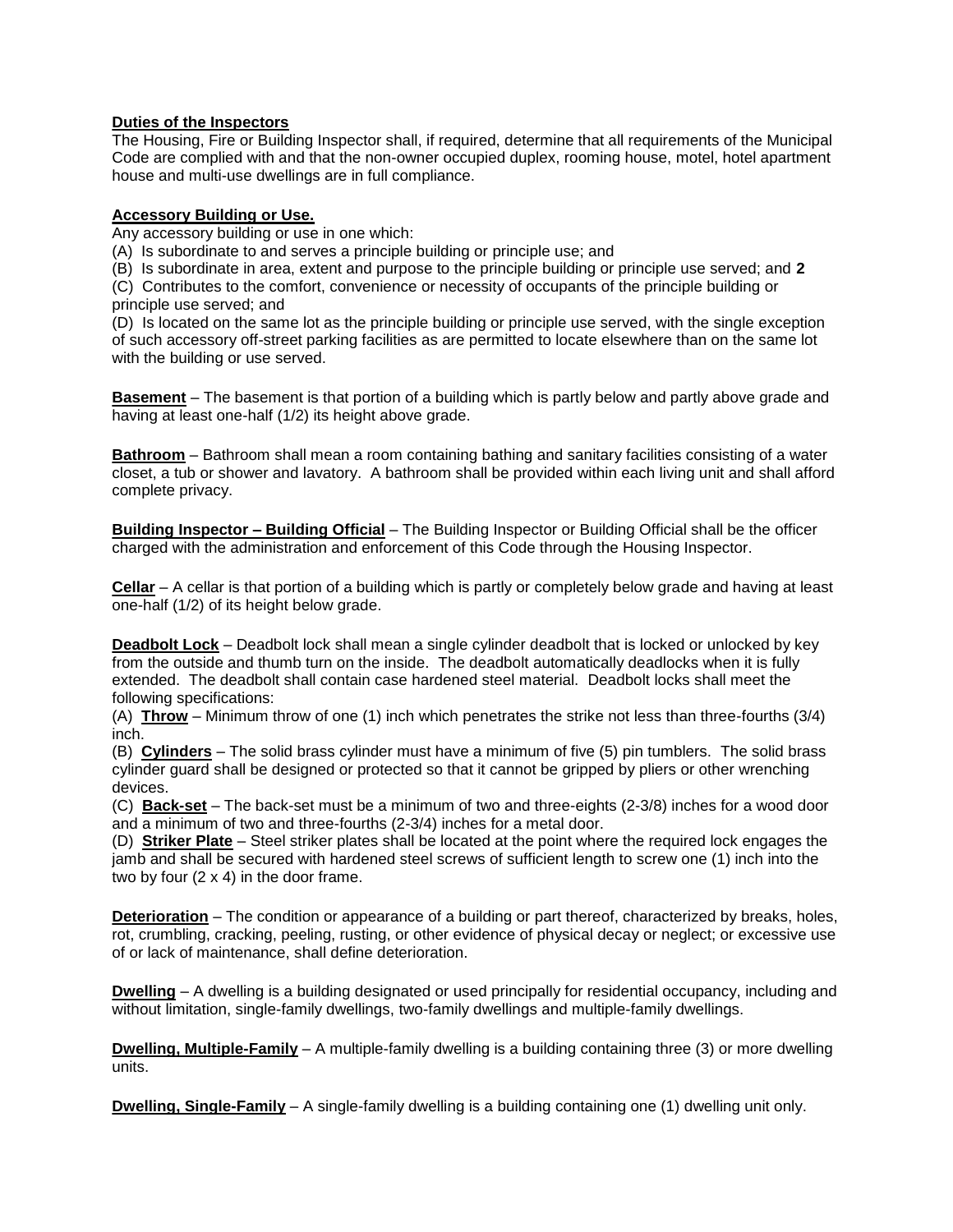**Dwelling, Two-Family** – A two-family dwelling is a building containing two (2) dwelling units only.

**Dwelling Unit** – A dwelling unit is one or more rooms arranged or designed for the use of one family living together as a single house-keeping unit with cooking, living, sanitary and sleeping facilities in a selfcontained unit, so that access to the street in any additional facilities (such as laundry, heating units, etc.) can be gained without passing through any other residential or commercial unit.

**Dwelling, Multiple-Use** – A building containing a business, commercial or manufacturing use and one more dwelling or rooming units.

**Efficiency Unit** – An efficiency unit is a dwelling unit consisting of one principle room together with bathroom, kitchen, hallway, closets or dining alcove directly off the principle room, providing such dining alcove does not exceed 125 square feet.

**Extermination** – Extermination shall mean the control and elimination of insects, rodents or other pests by eliminating their harborage places, by removing or making inaccessible materials that may serve as their food; by poisoning, spraying, fumigating or trapping; or by any other recognized and legal pest elimination.

#### **Family**

(A) In the Single-Family Residence District, a family is one of the following:

(1) One (1) person or two (2) or more persons each related to each other by blood, marriage, or legal adoption, any foster children residing with such person or persons in a "foster family home" as that term is defined in the Illinois Child Care Act of 1969 as amended and an aggregate of not more than one (1) roomer or boarder, whether or not gratuitous, maintaining a common household in a dwelling unit. (2) One (1) person or two (2) or more persons each related to each other by blood, marriage, or legal adoption, and an aggregate of not more than two (2) individuals having a developmental disability as defined by Illinois Mental Health and Development Disabilities Code as amended January 1, 1979, residing with such person or person(s).

(3) A group of not more than (2) persons not so related maintaining a common household in a dwelling unit.

(B) In all other zoning districts, a family is either one (1) person or two (2) or more persons each related to each other by blood, marriage, or legal adoption, any foster children residing with such person or persons in a "foster family home" as term is defined in the Illinois Child Care Act of 1969, as amended, and an aggregate of not more than two (2) roomers or boarders not related to each other, whether or not gratuitous, maintaining a common household in a dwelling unit; or a group of not more than four (4) persons not so related maintaining a common household in a dwelling unit. However, in no case shall more than two (2) unrelated individuals occupy an efficiency unit or one (1) bedroom dwelling unit.

**Garbage** – Garbage is hereby defined to be wastes resulting from the handling, preparation, cooking, and consumption of food, wastes from the handling and storage of produce and paper necessarily used for wrapping.

**Grade** – The grade is a reference plane representing the average finished ground level adjoining the building at all exterior walls.

**Habitable Building** – Any structure or part thereof that shall be used as a home or place of abode by one or more persons shall be defined as a habitable building.

**Habitable Room** – Habitable room shall mean any room meeting the requirements of this Code for sleeping, living, cooking or dining purposes, excluding such enclosed places as closets, pantries, bath or toilet rooms, hallways, laundries, storage spaces, utility rooms and similar spaces.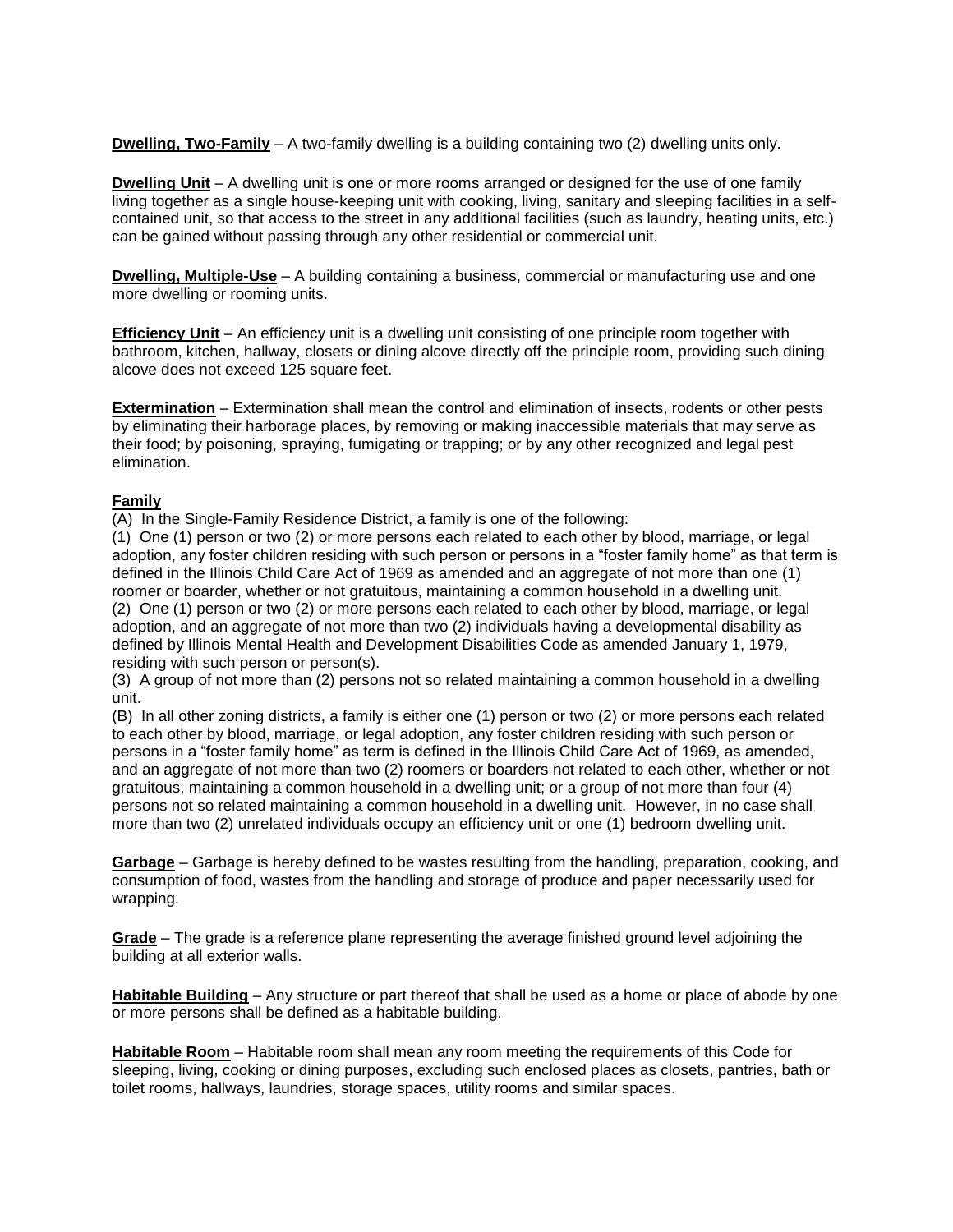**Hot Water** – Hot water means water at a temperature of not less than 120 F.

**Hotel (Motel)** – A hotel is an establishment which is open to transient guests, in contradistinction to a boarding house, lodging house, or apartment-hotel, and is commonly know as a hotel (motel) in the community in which it is located; and which provides customary hotel services such as mail service, the furnishing and laundering of linen, telephone and secretarial or desk service, the use and upkeep of furniture and bellhop service.

**Housing Inspector** – Housing Inspector is an official in charge of administering housing codes. For the purpose of this Code, it shall also be construed to mean any representative of the Inspection Department or of the Fire Prevention Bureau of the Village of Annawan.

**Inoperable Vehicle** – Inoperable vehicle shall mean any vehicle which is not capable of being operated on a public highway or which has not operated on the highway for a period of eight (8) weeks whether the vehicle is operable or not.

**Kitchen** – A kitchen is defined as a space of not less than seventy (70) square feet and shall mean any room used for the storage and preparation of foods and containing the following equipment: sink or other device for dishwashing, stove or other device for cooking, refrigeration or other device for cool storage of food; cabinets or shelves for storage of equipment and utensils; and counter or table food preparation. Only one kitchen is allowed per dwelling unit.

**Occupant** – Occupant shall mean any person living, sleeping, cooking, eating in or having possession or use of a dwelling unit or rooming unit.

**Owner** – Any person, firm or corporation which alone, jointly or severally with others, shall be in actual possession of, or have charge, care or control of, any dwelling unit or rooming unit within the Village as owner, employee or agent of the owner, or as trustee or guardian of the estate or person of the title holder, shall be defined as an owner. Any person acting in the capacity of an owner shall be bound to comply with the provisions of this Chapter to the same extent as if he were the owner.

**Operator** – Operator shall mean any legally responsible person who has charge, care or control of a building or part thereof, in which dwelling units or rooming units are leased or let.

**Permit** – The words "Permit" and "License" shall be interchangeable.

**Person** – The word "person" shall include a corporation, firm, partnership, association, organization, or any other group acting as a unit as well as an individual. It shall also include an executor, administrator, trustee or receiver or other representative appointed according to law. Whenever the word "person" is used in any Section of this Chapter, prescribing a penalty or fine, as to partnerships or associations, the word shall include the officer, agents or members thereof who are responsible for any violation of such Section.

**Plumbing** – All of the following facilities and equipment are included in this definition: gas pipes, gasburning equipment, water pipes, steam pipes, garbage disposal units, waste pipes, toilets, sinks, installed dishwashers, lavatories, bathtubs, shower baths, installed clothes washing machines, catch basins, drains, vents, and any other similar fixtures, together with all connections to water, sewer or gas lines.

**Privacy** – Privacy shall mean the existence of conditions which will permit an individual or individuals to carry out an activity commenced without interruption or interference, either by sight or sound by unwanted individuals.

**Public Hall** – A hall, corridor or passageway for egress from a dwelling not within the exclusive control of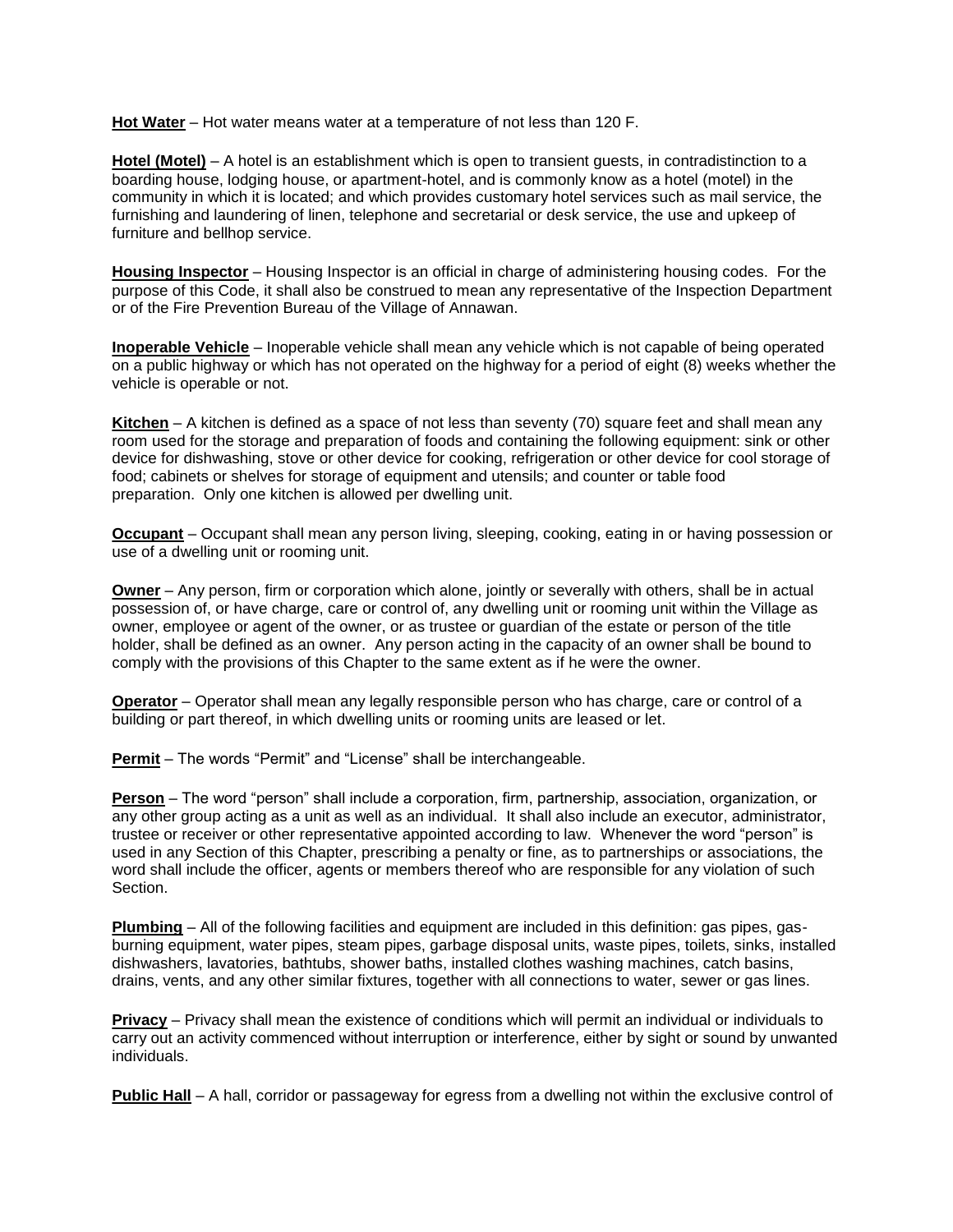one family shall be defined as a public hall.

**Rooming House** – A rooming house is any residential building, or any part thereof, containing one (1) dwelling unit, which is let by the owner or operator to more than four (4) persons who do not constitute a family.

**Rooming Unit** – A rooming unit is any room or group of rooms forming a single habitable unit used or intended to be used for living and sleeping, but not for cooking or eating purposes.

**Replace** – Replace shall mean to remove an existing item or portion of a system to construct or install a new item of similar or improved quality as the existing item when it was new. Replacement will ordinarily take place when the item is incapable of repair.

**Rubbish** – Rubbish shall mean combustible or non-combustible waste materials except garbage and the term shall include the residue from the burning of coal, wood, coke or other combustible materials; paper, rages, cartons and boxes, wood, excelsior, rubber, leather, tree branches, yard trimmings, tinned cans, metals, mineral matter, glass, ceramics and dust.

**Stairways** – One (1) or more flights or stairs, and the necessary landings and platforms connecting them, to form a continuous and uninterrupted passage from one floor to another.

**Structure** – Anything constructed or erected which is attached to something having location on the ground, including a fence or free-standing wall or a sign, billboard, or other advertising medium, detached or projecting, shall be defined as a structure.

**Substandard** – Substandard shall mean all buildings used for purposes of human habitation which do not conform to the minimum standards established by this Chapter of by any other provision of this Code or Ordinances of the Village of Annawan.

**Supplied** – Supplied shall mean paid for, furnished or provided by or under the control of, the owner or operator.

**Temporary Housing** – Temporary housing shall mean any tent, trailer or other structure used for human shelter which is designed to be transportable and which is not attached to the ground, to another structure or to any utility system on the same premise for more than thirty (30) consecutive days.

**Unlicensed Vehicle** – Unlicensed vehicle is any vehicle which does not display a valid license plate or valid license applied for sticker.

**Vermin** – Any of various small animals or insects including, but not limited to cockroaches, rats, mice, and termites that are destructive, annoying or injurious to health.

**Yard** – A yard is an open space on the same lot with a building or structure, unoccupied and unobstructed from its lowest level to the sky except as otherwise permitted.

**Meaning of Certain Words** – Whenever the words "dwelling", "dwelling unit", "rooming unit", "rooming house", "rooming unit", or "premises", are used in this Code, they shall be interpreted as though they were followed by the words "or any part thereof".

#### **Division 2 – General Requirements**

- 12-2-1 Minimum standards for dwellings and dwelling units
- 12-2-2 Space requirements generally
- 12-2-3 Artificial illumination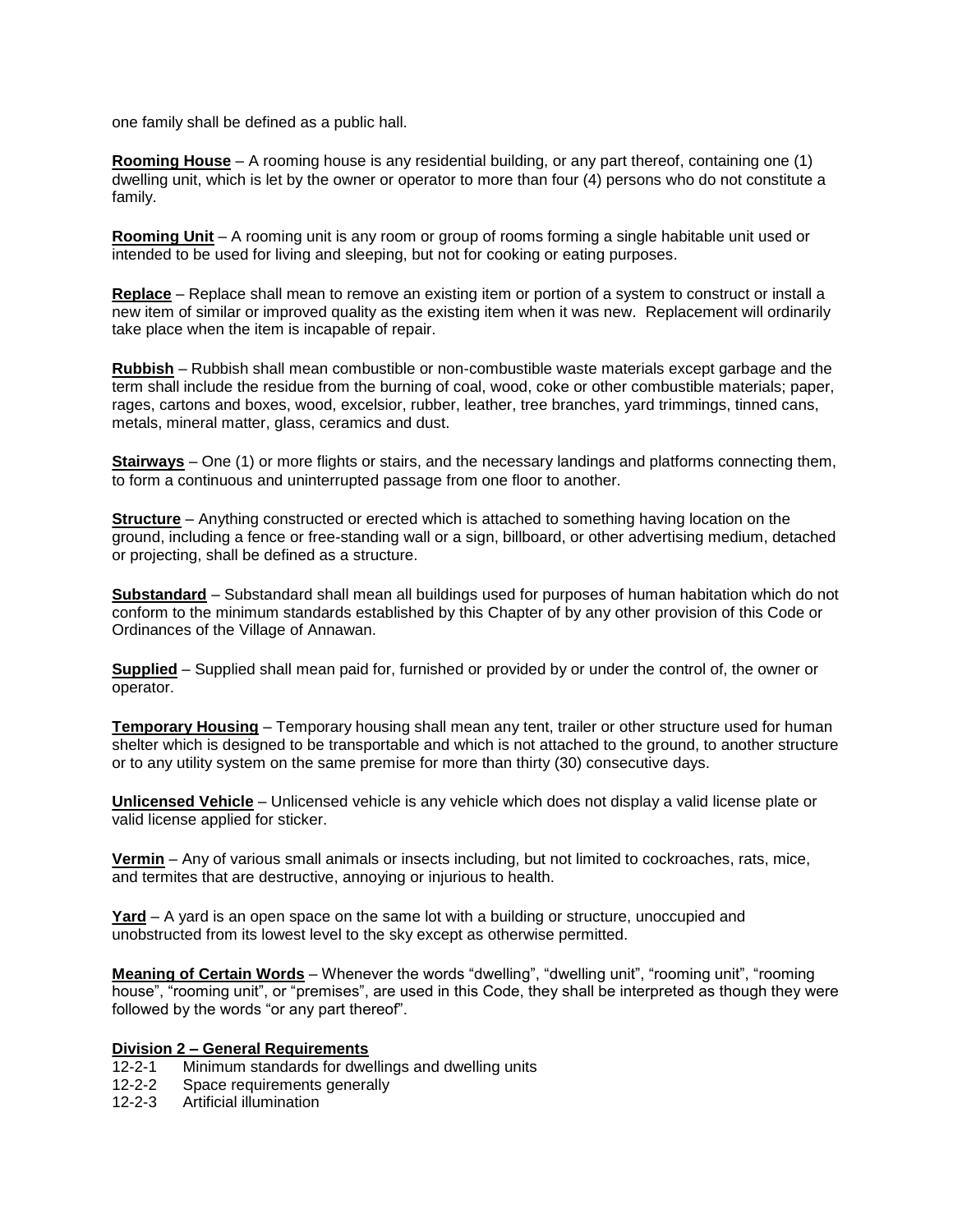- 12-2-4 Electrical service
- 12-2-5 Heating
- 12-2-6 Water-heating facilities
- 12-2-7 Ventilation requirements
- 12-2-8 Refuse, garbage, and rubbish storage
- 12-2-9 Dual egress for dwelling units
- 12-2-10 Sinks
- 12-2-11 Bathrooms required
- 12-2-12 Accessory structures
- 12-2-13 Requirements for rooming houses in addition to requirements generally applicable
- 12-2-14 Requirements for multiple-use dwellings, multiple-family dwellings, two-family dwellings, hotels and motels
- 12-2-15 Outdoor storage of non-operating vehicle on private property nuisance
- 12-2-16 Outside requirements
- 12-2-17 Permits required, qualifications, transferability, etc
- 12-2-18 Application and permit
- 12-2-19 Official approval
- 12-2-20 Number of rooms limited by Zoning Code
- 12-2-21 Violation of division declared a nuisance
- 12-2-22 Interpretation of division
- 12-2-23 Establishing minimum penalties
- 12-2-24 Designation of unfit dwellings and procedure for condemnation and demolition
- 12-2-25 Inspections by the housing inspector, building inspector or fire inspector
- 12-2-26 Noncompliance with chapter notice to be given
- 12-2-27 Placard on building
- 12-2-28 Building to be vacated
- 12-2-29 Unlawful to remove placard
- 12-2-30 Right of appeal
- 12-2-31 Non-compliance with chapter remedy of defects
- 12-2-32 Condemned buildings
- 12-2-33 Vacated dwellings to be made secure
- 12-2-34 Violations penalties
- 12-2-35 Broken glass and boarding-up
- 12-2-36 Emergency measures

## **SEC. 12-2-1 MINIMUM STANDARDS FOR DWELLINGS AND DWELLING UNITS**

It shall be unlawful for any person to occupy as owner-occupant or to hold out to another for occupancy, any dwelling unit for the purpose of living therein, which is not safe, clean and fit for human occupancy, and which does not comply with the particular requirements of the following paragraphs of this Section. (A) **Foundations, Exterior Walls and Roofs.** The foundation, exterior walls and exterior roof shall be substantially watertight and protected against rodents and shall be kept in sound condition and repair. The foundation elements shall adequately support the buildings at all prints. Every exterior wall shall be free of deterioration, holes, breaks, loose or rotting board, or timber, and any other condition which might admit rain or dampness to the interior portions of the walls or to the exterior spaces of the dwelling. The roof shall be tight and have no defects which admit rain, and roof drainage shall be adequate to prevent rain water from causing dampness in the walls. All cornices, rustications, moldings, belt courses, lintels, sills, oriels, windows, pediments and similar projections shall be kept in good repair and free from cracks and defects which make them hazardous and dangerous.

(B) **Floors, Interior Walls and Ceilings.** Every floor, interior wall and ceiling shall be adequately protected against the passage and harborage of vermin and rodents, and shall be kept in sound condition and good repair. Every floor shall be free of holes and cracks. Every floor shall be free of loose, warped, protruding or rotting floor boards. Every interior wall and ceiling shall be free of holes and large cracks and shall be maintained in a tight, weather proof condition. Every interior wall and ceiling shall be free of loose plaster or other structural material. Plaster, paint and all other surface materials shall be of such character as to be easily cleanable, and shall be reasonably smooth, clean and tight. Every toilet room and bathroom floor surface shall be substantially impervious to water and be capable of being maintained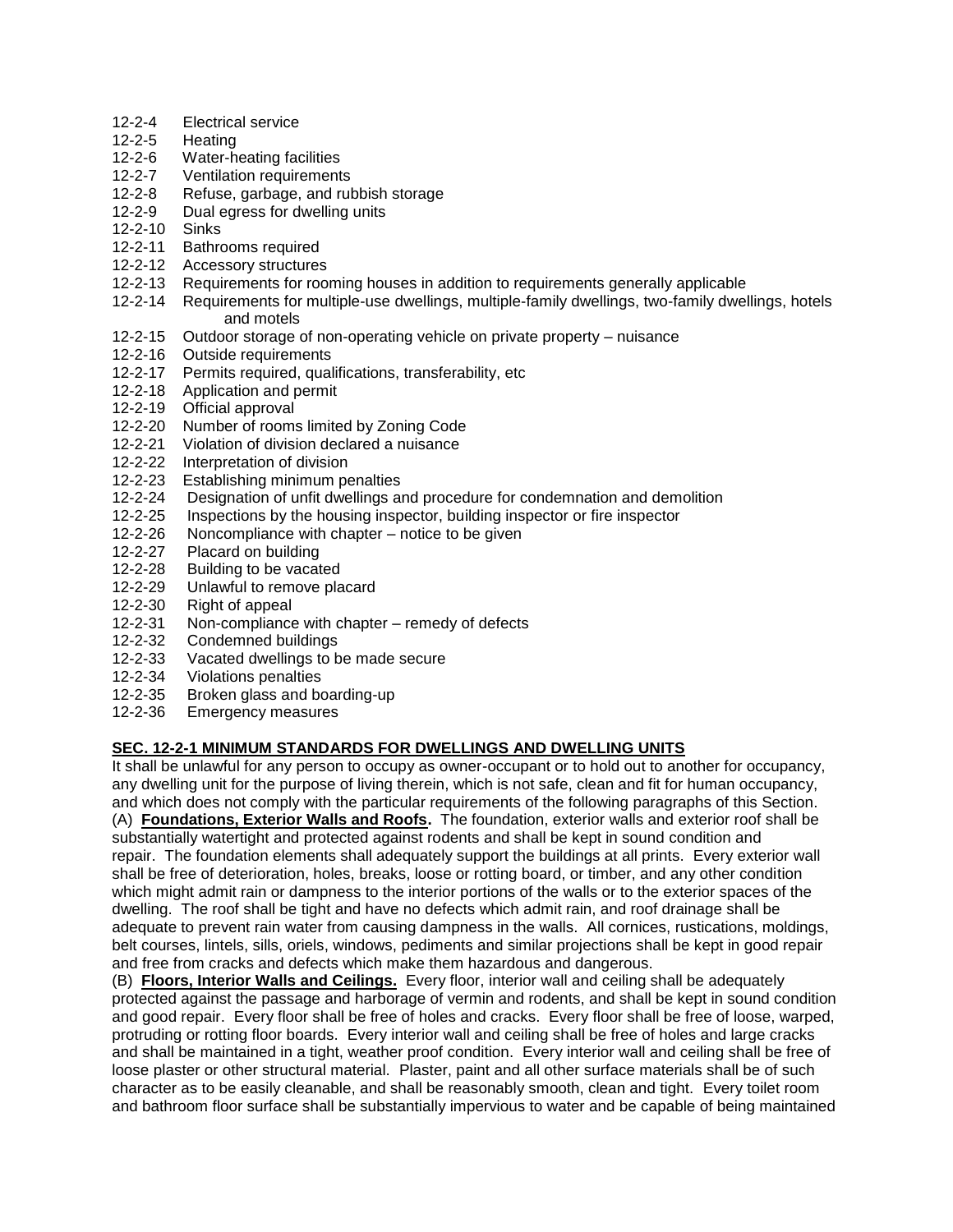easily in a clean and sanitary condition.

(C) **Windows, Doors and Hatchways.** Every window, exterior door and basement hatchway shall be substantially tight, and shall be kept in sound condition and repair. Every window shall be fully supplied with window panes, which are without cracks or holes. Every window shall be in good condition and shall fit reasonably tight capable of locking, fastening or otherwise closing, in a locked manner, the window from the inside, and every window, other than a fixed window, shall be capable of being opened and held in such an open position by appropriate hardware. Every exterior door, door hinge and door latch shall be in good condition. Every exterior door, when closed, shall fit reasonably within its frame. Every door between a rooming unit or dwelling unit and a public hall, the exterior of the dwelling or any other area not under the exclusive control of the residents of the rooming or dwelling unit shall have a deadbolt lock except where such a door is within a required means of egress as defined and required by the National Fire Code, published by the National Fire Protection Association, in which case, such looking devices are expressly prohibited.

(D) **Screens.** Screens shall be supplied, maintained and installed to the following extent:

(1) Every basement or cellar window which is openable shall be supplied with a framed heavy wire screen or hardware cloth of not less than four mesh per inch which fits tightly and which is securely fastened to the frame, or with any other material affording equivalent protection against the entry of rodents.

(2) From April 15 to November 15 of each year, every door opening directly from any dwelling unit to the outdoors and every window or other outside opening used for ventilation purposes, shall be supplied with a screen door shall have a self-closing device in good working condition on it.

(E) **Stairways and Porches.** Every stairway, inside and outside of the dwelling, and every porch, shall be kept in safe condition and sound repair. Every flight of stairs and every porch floor, shall be free of deterioration. Every stairwell and every flight of stairs which is more than four risers high, shall have rails not less than two and one-half feet high, measured vertically from the nose of the tread to the top of the rail; and every porch which is more than four risers high shall have rails not less than two and one-half feet above the floor of the porch. Every rail and balustrade shall be firmly fastened and maintained in good condition. No flight of stairs shall be settled more than one inch our of its intended position or have pulled away from supporting or adjacent structures. No flight of stairs shall have rotting, loose or deteriorating supports. The treads and risers of every light of stairs shall be uniform in width and height. Every stair tread shall be strong enough to bear a concentrated load of at least four hundred pounds without danger of breaking. Every porch shall have a sound floor. No porch shall have rotting, loose or deteriorating supports.

(F) **Basements and Cellars.** Every basement and every cellar shall be maintained in a safe and sanitary condition, with the required minimum window area entirely above ground level. The floors and walls must be constructed so as to prevent the condensation of moisture within the room. Water shall not be permitted to accumulate or to stand on the floor. All sewer connections shall be properly trapped. All cellar and slab drains shall be covered with grating. Junk, rubbish and waste shall not be permitted to accumulate to such an extent as to create fire hazards or to endanger health or safety.

(G) **Facilities, Equipment and Chimneys.** Every supplied facility, fixture, system, piece of equipment or utility, and every chimney and chimney flue, shall be installed and maintained in a safe, sound and sanitary working condition, consistent with the requirements of this Chapter or other applicable Divisions of the Municipal Code.

(H) **Grading and Drainage of Lots.** Every yard, court, vent, passageway, driveway and any other portion of the lot on which the dwelling stands, shall be graded and drained so as to prevent the accumulation of stagnant water on any such surface. Driveways shall be maintained in a safe condition, free of safety hazards to the general public.

(I) **Yards.** Yards shall be provided with adequate lawn, ground cover of vegetation, hedges or bushes, equal to at least 10% of the total lot area. All areas which are not covered by vegetation shall be treated to prevent dust or the blowing or scattering of dust particles into the air. All trees, bushes or vegetation which overhang a public entrance shall be properly trimmed to avoid obstruction of the view and movements of vehicles and pedestrians.

(J) **Infestation.** Each dwelling and all exterior appurtenances on the premises shall be adequately protected against rats, mice, termites and other vermin infestation. Remedial steps shall be taken by the owner to correct any problem such as building defects which permit the entrance of rats, mice, termites and other vermin.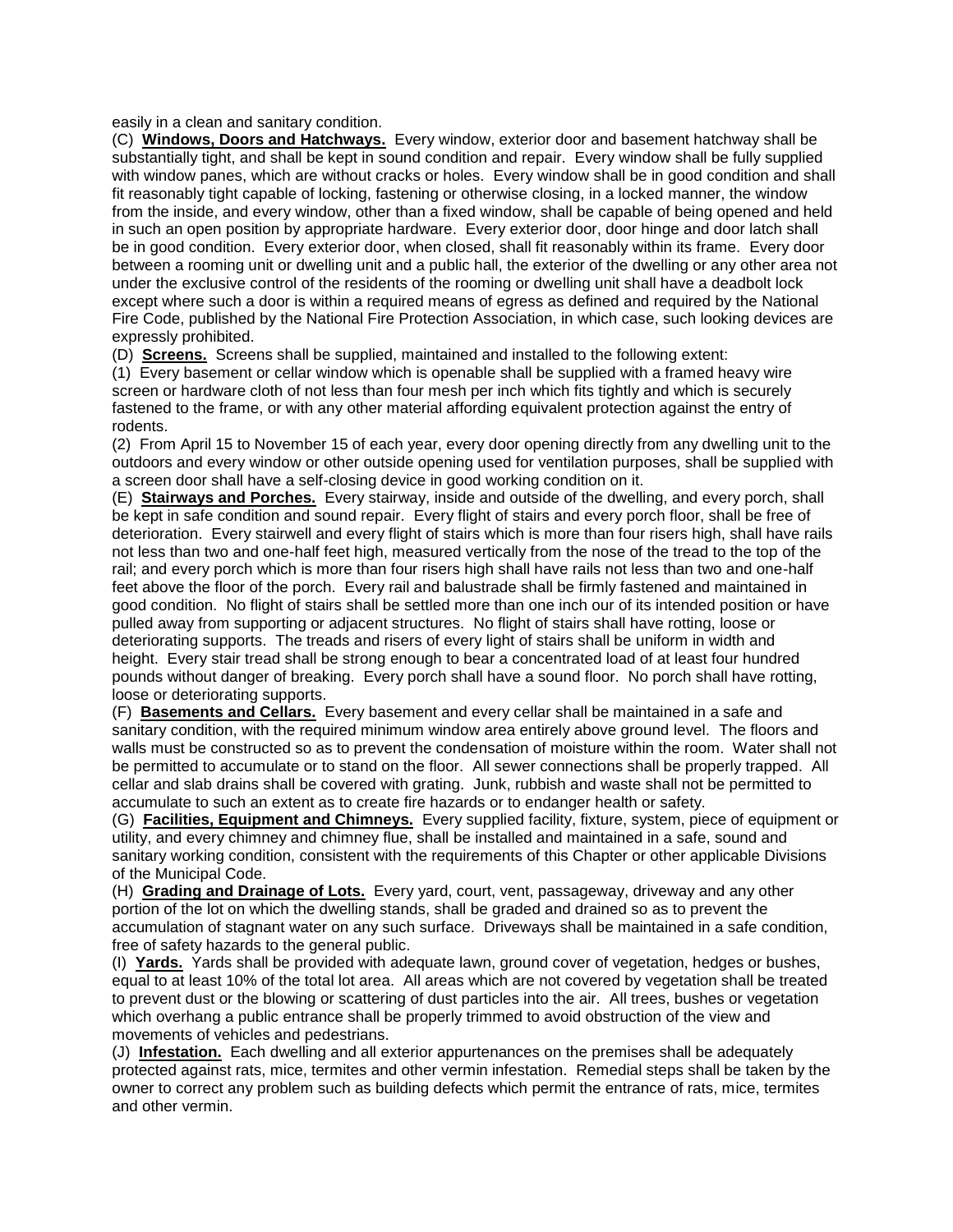## **SEC. 12-2-2 SPACE REQUIREMENTS GENERALLY.**

No person shall occupy o let to another for occupancy, any dwelling unit for the purpose of living therein, which does not comply with the following requirements:

(A) Every room occupied for sleeping purposes by one occupant shall a minimum floor area of 70 square feet; every room occupied for sleeping purposes by two occupants shall have a minimum floor area of 100 square feet; and every room occupied for sleeping purposes by three occupants shall have a minimum floor area of 150 square feet, and shall contain an addition 50 square feet per each additional person.

(B) Every room used as a bedroom shall have access to at least one bathroom so that an occupant may enter the bathroom without passing through another room used as a bedroom.

(C) Habitable rooms shall have the following ceiling heights:

**Basements:** 7'-0" clear under joists.

**Main Floor:** Any living unit must have 8'-0" clear for at least 75% of the floor area.

**Second Floor:** Any living unit must have 7'-0" clear.

 **Under Sloping Roofs:** Ceiling height must be 7'-0" for not less than 50% of the floor area having 4'- 6' or more headroom.

Existing uses at the date of adoption of this Code are exempt from this requirement.

(D) Combined living room – dining room spaces will be constructed as meeting the requirements of this Section if the total area is equal to that required for separate rooms and if the space is so located that it may function as a combination living room – dining room.

## **SEC. 12-2-3 ARTIFICIAL ILLUMINATION.**

Every habitable room shall have at least one ceiling or wall-type electrical light fixture or outlet which can be operated and controlled by an occupant at the entrance to the room. Every hallway and stairway in a multiple-family dwelling shall be lighted at all times by natural or electric light, so as to provide in all parts thereof, at least five foot candles of light at the tread or floor level.

## **SEC. 12-2-4 ELECTRICAL SERVICE.**

(A) It shall be unlawful to occupy or permit another to occupy any dwelling unit for the purpose of living therein, which is not adequately and safely provided with an electrical system in compliance with the requirements of the National Electrical Code.

(B) Wherever it is found, in the judgment of the Housing Inspector or Building Inspector, that the electrical system in the building constitutes a hazard to the occupants of the building by reason of inadequate service, improper fusing, improper or inadequate grounding of the system, insufficient outlets, improper wiring or installation, deterioration or damage, or for similar reasons, the Housing Inspector or Building Inspector shall request a review of said conditions.

(C) In addition to the hazard established by the Housing Inspector or Building Inspector, the following installations are prohibited and their presence shall be deemed a hazard:

1. Flush or semi-flush mounted floor convenience outlets, unless provided with an approved waterproof cover.

- 2. Extension cords for other than short-term, temporary use.
- 3. Conductor-supported pendant switches or conductor-supported pendant light fixtures.
- 4. Loose or hanging wires.
- 5. Frayed or bare wires.
- 6. Inadequately grounded, grounded-type convenience outlets.

## **SEC. 12-2-5 HEATING.**

Every dwelling unit shall have heating facilities which are capable of safely and adequately heating all habitable rooms, bathrooms, and water-closet compartments within its walls to a temperature of at least 70 degrees Fahrenheit when the outside temperature is 10 degrees below Fahrenheit. Gas appliances designed primarily for cooking or water-heating purposes shall not be considered as heating facilities within the meaning of this Section. Portable heating equipment employing flame and the use of fossil fuels does not meet the requirements of this Section and is prohibitive. The above shall be sole responsibility of the owner and failure to provide the foregoing shall be a violation of this Ordinance.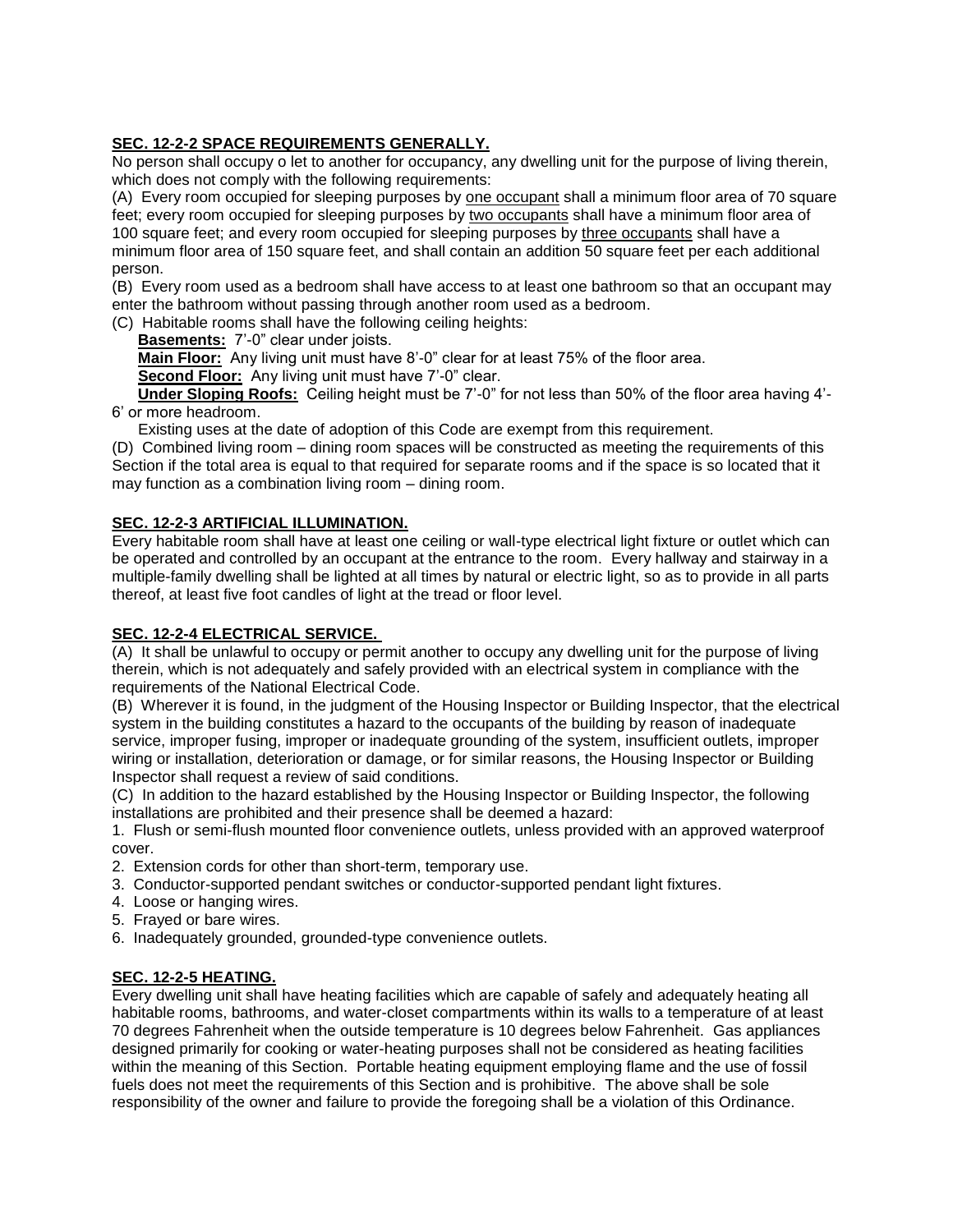## **SEC. 12-2-6 WATER-HEATING FACILITIES.**

Every dwelling unit shall have supplied water-heating facilities which are properly installed, which are maintained in safe and good working condition, which are properly connected with the hot water lines required under the provisions of this Chapter and which are capable of heating water to such a temperature as to permit an adequate amount of water to be drawn at every required kitchen sink, lavatory basin, bathtub or shower at a temperature of not less than 120 degrees Fahrenheit. Such supplied water heating facilities shall be capable of meeting the requirements of this subsection when the dwelling or dwelling unit or rooming unit heating facilities required under the provisions of Sections of this Chapter are not in operation. The above shall be the sole responsibility of the owner and failure to provide the foregoing shall be a violation of this Ordinance.

## **SEC. 12-2-7 VENTILATION REQUIREMENTS.**

(A) **Generally.** Every habitable room shall have a ventilation system adequate for the purpose for which the room is used. Natural ventilation shall be deemed to be adequate for habitation when the total area openable to the outside air (by means of windows, louvers, monitors or other direct openings excluding doors) is five per cent (5%) of the floor area of the habitable room, except that when:

1. Any portion of the room is more than sixteen feet from a required opening, the aggregate clear area of openings shall be not less than six per cent (6%).

2. A room has openable areas on two or more sides thereof, the total openable area shall be at least four per cent (4%) of the total floor area of such room.

3. The openable area faces a wall or other obstruction at a distance of less than ten feet, the effective area shall be computed at not more than eighty per cent (80%) of the actual openable area.

4. The openable area opens onto an enclosed porch, the enclosed porch shall have an openable area of at least three times the total required area of the openings onto such porch.

(B) **Kitchen with Floor Area of Less Than Seventy Square Feet.** A kitchen with a floor area of less than seventy square feet may be without either mechanical or natural ventilation if there is an opening of not less than thirty-two (32) square feet between the kitchen and another room in the same family unit and if the room into which the kitchen opens has the ventilation requirements of the preceding paragraphs.

(C) **Toilet and Bathroom Ventilation.** Every toilet room and bathroom shall have adequate ventilation which may be either an openable window with an openable area of five per cent (5%) of the floor area of the room with a minimum area of at least one hundred twenty (120) square inches. Gravity vents shall be provided with a weather cap, directional vane or rotary-type ventilation on the roof.

## **SEC. 12-2-8 REFUSE, GARBAGE AND RUBBISH STORAGE REQUIREMENTS.**

Every dwelling unit shall have adequate refuse, garbage or rubbish storage facilities provided by the owner of said premises. These facilities shall comply to the Health and Garbage Ordinance.

## **SEC. 12-2-9 DUAL EGRESS FOR DWELLING UNITS.**

All dwelling or rooming units in multiple-family dwellings, multiple-use dwellings, duplexes and rooming houses shall be provided with two separate usable, unobstructed means of egress for each dwelling or dwelling unit. The exit facilities from such dwelling or rooming units shall lead to a public thoroughfare, either directly or through a court or yard and passage to such exits shall not lead through any other dwelling or rooming unit or through a space that might be locked.

## **SEC. 12-2-10 SINKS.**

Every dwelling unit shall contain a kitchen sink in good repair, free from chips, cracks or other defects which may be a sanitary hazard, and it shall be in working condition, properly connected to a water and sewer system approved by the Housing Inspector or Building Inspector.

Every kitchen sink, lavatory basin and bathtub or shower required under the provisions of this Chapter, shall be properly connected with both hot and cold water lines.

## **SEC. 12-2-11 BATHROOMS REQUIRED.**

Every dwelling unit shall contain a bathroom which affords privacy to a person within said room and which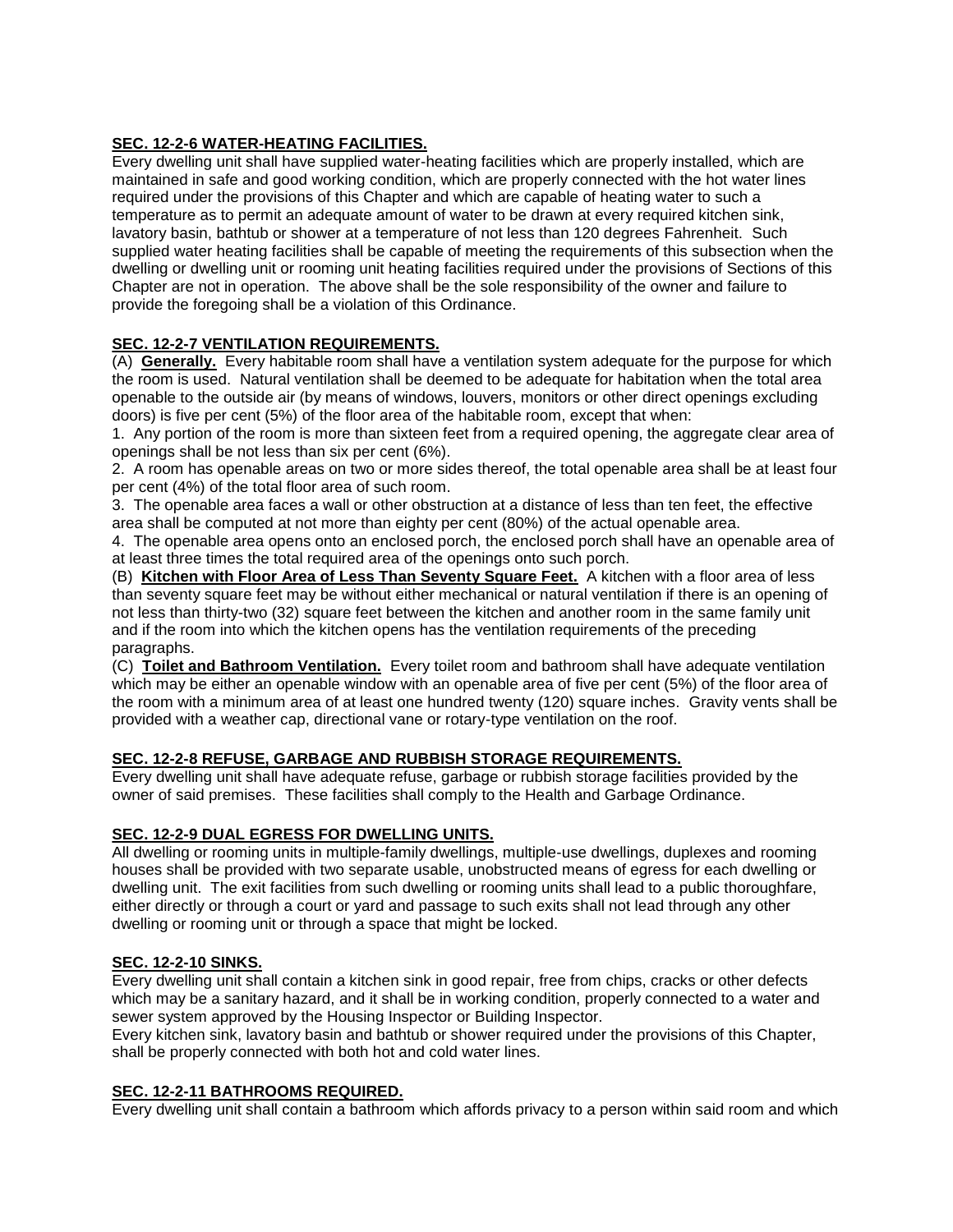is equipped with a flush water closet, a tub, a shower, and a lavatory basin. Every dwelling unit with more than eight (8) occupants shall contain additional bathroom facilities at the rate of one for each additional six (6) occupants or fraction thereof. This requirement shall be mandatory in all dwelling units. All fixtures shall be in good repair and in working condition, properly connected to the public water system and to a public sewer system; provided, however, that until such sewer connections are available, septic tanks constructed to the standards required by the Health Department and properly functioning, shall not be constructed as being in violation of this Section.

## **SEC. 12-2-12 ACCESSORY STRUCTURES.**

Accessory structures shall not obstruct light and air of doors and windows of any dwelling unit, or obstruct a safe means of access to any dwelling unit or create fire and safety hazards or provide rat or vermin harborage. Accessory structures shall be functional and shall be maintained in a state of good repair and alignment.

All exterior appurtenances or accessory structures which serve no useful purpose and which are in a deteriorated condition which is not economically repairable, shall be removed. Such structures include porches, terraces, entrance platforms, garages, driveways, carports, walls, fences and miscellaneous sheds.

## **SEC. 12-2-13 REQUIREMENTS FOR ROOMING HOUSES IN ADDITION TO REQUIREMENTS GENERALLY APPLICABLE.**

(A) **Owner's Responsibilies:** The owner of a rooming house has the duty and responsibility to do or cause to be done the following:

1. To cut, mow, trim and maintain all grass, weeds, and other ground cover in such a way that it does not exceed eight (8) inches in height.

2. To provide and maintain receptacles for the collection and disposal of garbage, refuse and debris and similar material of sufficient size and in sufficient quantity to accommodate the refuse reasonably expected from the occupants of the premises and to provide for the collection and disposal of the contents thereof. To maintain in operable condition or otherwise in a manner required by law or ordinance, all fixtures, equipment and appurtenances installed in or provide with a rooming house.

3. To install and maintain screens and screen doors in accordance with SEC. 24-2-1 of this Code.

4. To provide at least one bathroom on each floor on which two or more bedrooms are located SEC. 24- 2-11.

5. To file all applications and obtain all required permits and to pay any and all fees required in

connection with the operation of the respective rooming houses.

6. To install and maintain all parking areas and driveways.

7. To affix and maintain on the front of the rooming house, street numbers or not less than four inches in height and of a color contrasting with that of the area to which it is affixed.

8. To install in operable condition, smoke detector devices meeting or exceeding Underwriter's Laboratories Standard No. 217, effective July 5, 1977, as amended, at locations providing not less than Level 4 protection, as defined in N.F.P.A. Publication No. 74, designated Ansi Se 3.14-1976, effective April 15, 1987, designated Household Fire Warning Equipment, 1975.

9. To maintain all installed smoke detector devices in operable condition.

10. To operate and maintain the rooming house in complete compliance with all Codes.

11. To provide not less than 150 square feet of floor area per roomer.

(B) **Occupant's Requirements:** Every occupant of a rooming unit or a rooming house, shall be responsible for the following, as applied to the portion of the rooming unit or rooming house that they occupy to have access to:

1. To exercise reasonable care and make proper use of the rooming unit or rooming house and its facilities. To keep the occupied area and all plumbing equipment and cooking facilities and any other equipment or facilities that are provided operating in a clean and sanitary fashion.

2. To dispose of rubbish and garbage or to store such waste in the proper containers, as provided by the owners in a neat and sanitary manner. (Per SEC. 21).

3. To operate and maintain a rooming unit and rooming house in compliance with all Codes.

## **SEC. 12-2 14 REQUIREMENTS FOR MULTIPLE-USE DWELLINGS, MULTIPLE-FAMILY**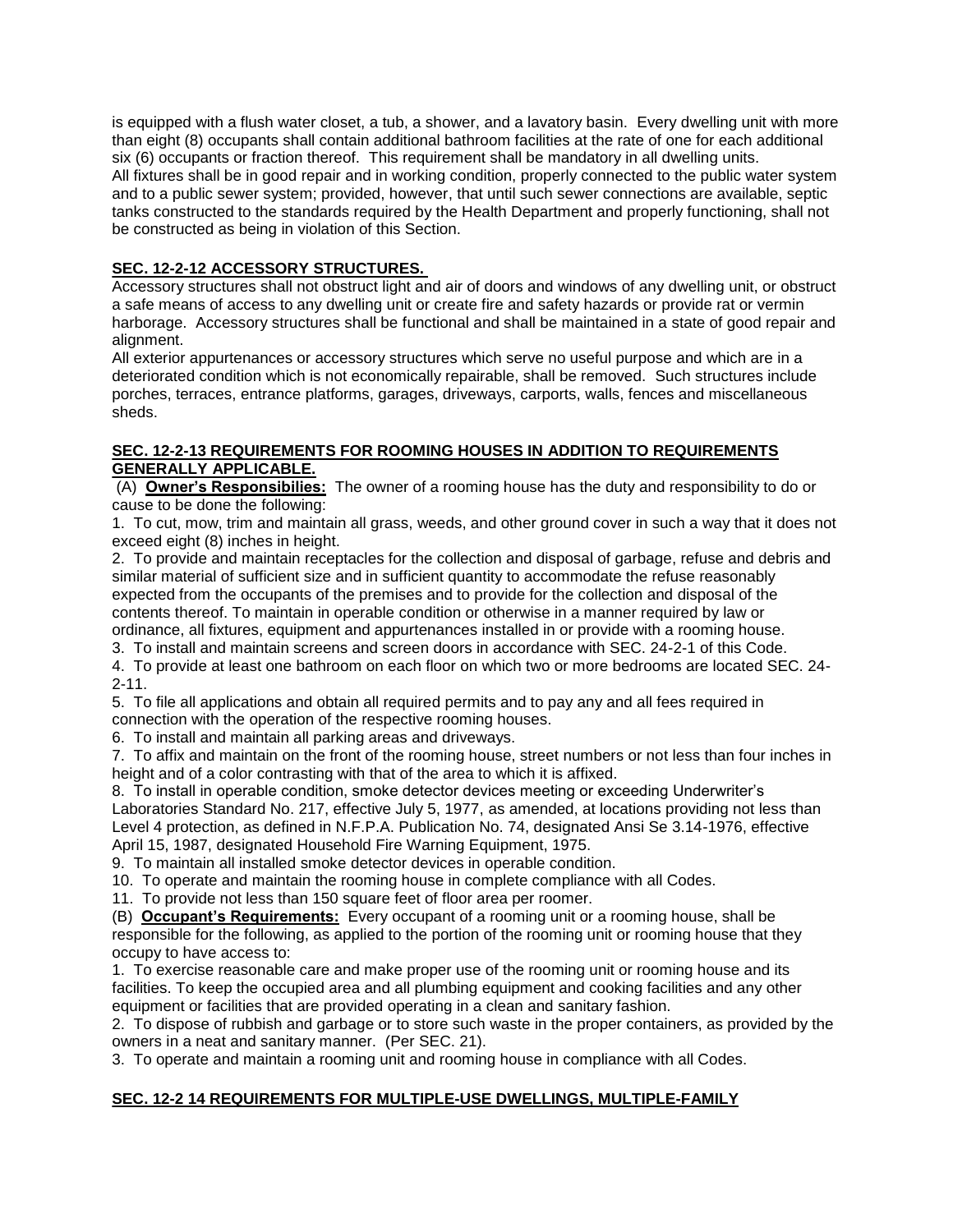## **DWELLINGS, TWO-FAMILY DWELLINGS, HOTELS AND MOTELS.**

(A) **Owner's Responsibilities:** The owner of a Multiple-Use Dwelling, Multiple-Family Dwelling, Two-Family Dwelling, Hotel or Motel has the duty and responsibility to do or cause to be done the following: 1. To cut, mow, trim and maintain all grass, weeds and other ground cover in such a way that it does not exceed eight (8) inches in height.

2. To provide and maintain receptacles for the collection and disposal of garbage, refuse and debris and similar material of sufficient size and in sufficient quantity to accommodate the refuse reasonably expected from the occupants of the premises and to provide for the collection and disposal of the contents thereof.

3. To maintain in operable condition or otherwise in a manner required by law or ordinances all fixtures, equipment and appurtenances installed in or provided with the premises.

4. To install and maintain screens and screen doors in accordance with SEC. 24-2-1 of this Code.

5. To file all applications and obtain all required permits and to pay any and all fees required in connection with the operation of the respective establishments.

6. To install and maintain all parking areas and driveways.

7. To affix and maintain on the front of the establishment, street numbers of not less than four inches in height and of a color contrasting with that of the area to which it is affixed.

8. To install in operable condition, smoke detector devices meeting or exceeding Underwriter's Laboratories Standard No. 217, effective July 5, 1977, as amended, at locations providing not less than Level 4 protection, as defined in N.F.P.A. Publication No. 74, designated Ansi Se. 3.14-1976, effective April 15, 1976, designated Household Fire Warning Equipment, 1975.

9. To maintain all installed smoke detector devices in operable condition.

10. To operate and maintain the establishment in complete compliance with all Codes of the Village of Annawan.

(B) **Occupant's Requirements:** Every occupant of a Multiple-Use Dwelling, Multiple-Family Dwelling, Two-Family Dwelling, Hotel or Motel, shall be responsible for the following, as applied to the portion of the living unit that they occupy or have access to:

1. To exercise reasonable care and make proper use of the living unit and its facilities.

2. To keep the occupied area and all plumbing equipment and cooking facilities and any other equipment or facilities that are provided operating in a clean and sanitary fashion.

3. To dispose of rubbish and garbage or to store such waste in the proper containers, as provided by the owners in a neat and sanitary manner. (Per SEC. 21).

4. To operate and maintain the living unit in complete compliance with all Codes.

#### **SEC. 12-2-15 OUTDOOR STORAGE OF NON-OPERATING VEHICLES ON PRIVATE PROPERTY – NUISANCE.**

It shall be nuisance for any person owning, leasing, occupying or having charge of any premises in any district within the Village to allow an inoperable or unlicensed motor vehicle to remain on the premises, unless such vehicle is in an enclosed building, or unless said premises has as its principle and lawful use the maintenance repair, sale, storage, or manufacture of vehicles.

## **SEC. 12-2-16 OUTSIDE REQUIREMENTS.**

No owner shall permit any well, cistern, excavation or other depression to exist in a dangerous or unprotected condition. No owner or occupant shall permit any truck or trailer of one and one-half ton capacity or greater, to be parked on the premises in a residential zone, except for loading or unloading. This paragraph will not apply to recreational vehicles or campers.

All exterior wood surfaces on all dwellings shall be reasonably protected from the elements and against decay by a suitable protective material and must conform with requirements set forth in the BOCA Building Code as adopted by the Village.

All garages, tool sheds and all other out-buildings shall be kept in good repair so as not to be unsafe or become a harborage for rats and other rodents. Nor shall any wood or lumber or any other material or object be stored, kept or permitted to remain except temporarily on the premises, in such a manner that will afford harborage to rats.

## **SEC. 12-2-17 PERMITS REQUIRED QUALIFICATIONS, TRANSFERABILITY, ETC.**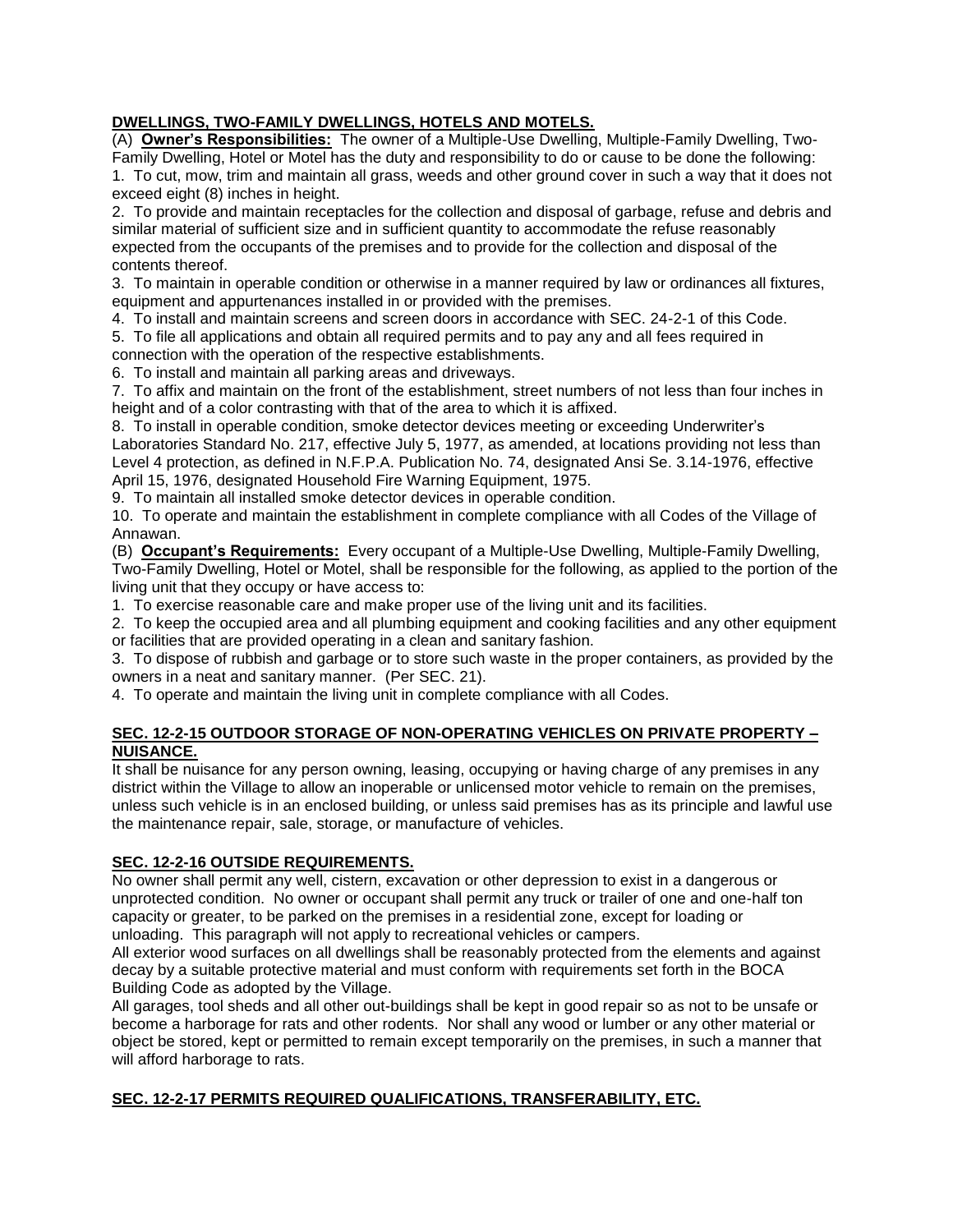It shall be unlawful for any person or firm to conduct, keep, manage or operate or cause to be conducted, kept, managed or operated, any duplex, apartment, rooming house, multiple-use dwelling, hotel or motel, without a license therefore, provided however, no such permit or license shall be required for a duplex in which the owner of the duplex is an occupant in one or more of the duplex's dwelling units. Licenses shall be renewed annually and shall run from January 1 through December 31 or a given year unless sooner terminated or revoked for all of the following dwelling purposes: Non-owner occupied duplex's; Multiple-Use Dwelling; Multiple-Family Apartments; Hotels and Motels; Rooming House. No license issued under this Section shall be transferable.

## **SEC. 12-2-18 APPLICATION AND PERMIT.**

A written application for the license or permit required by SEC 24-2-17, shall be submitted blank forms furnished by the Building Commissioner's office.

Applications shall accurately state the full name such license is to be issued. The full name and address of the owner of the building and premises where such multiple use dwelling, duplex, apartment, hotel, motel or rooming house is proposed to be carried on, the number of rooms or units in such buildings and which of such rooms in said building are to be occupied as sleeping rooms and the number of persons proposed to be accommodated or allowed in each room in a rooming house or multiple-use dwelling or the number of dwelling units in a multiple-family dwelling or multiple-sue dwelling. Operating permits are not transferable from one party to another, upon the sale of any apartment house, multiple-use dwellings, duplex, hotel, motel or rooming house. At the time of sale of an apartment house, multiple-use dwelling, duplex, hotel, motel or rooming house, it will be necessary for the new owner or owners to acquire a new permit subject to the same conditions as the original permit.

## **SEC. 12-2-19 OFFICIAL APPROVAL.**

Upon receipt of the application required by this Division, the Housing Inspector or the Fire Inspector shall authorize proper inspection, if required, and no such permit shall be issued until the Building Commissioner's Office has received the written approval from such official.

(A) **License or Permit Fees.** The permit or license required by this Division shall be issued by the Building Commissioner's Office. Annual fees for such permits shall be as follows:

1. Rooming Houses. Twenty-five dollars (\$25.00) plus two dollars (\$2.00) for each roomer allowed.

2. Two-family Dwellings. Twenty-five dollars (\$25.00).

3. Multiple-Family and Multiple Use Dwellings. Twenty-five dollars (\$25.00) per building plus four dollars (\$4.00) per dwelling unit.

4. Hotels and Motels. Twenty-five dollars (\$25.00) plus three dollars (\$3.00) per unit.

(B) **Delinquent Penalty.** After renewal due date, there shall be an additional monthly charge of twentyfive dollars (\$25.00) or twenty percent (20%) of the license fee, whichever is greater, provided that failure to have a license is a violation of SEC. 12-2-21, despite the possibility for a late fee for a license renewal. (C) **Application Fee.** In the event an applicant for a license loses or misplaces his or her application,

there shall be a five dollar (\$5.00) charge imposed to receive a new application.

(D) **Missed Inspection Appointment Fee.** For owners and/or managers who have confirmed

appointments and who do not show up for their appointments, a ten dollar (\$10.00) fee shall be imposed. (E) **Re-Inspection Fee.** Where an inspection reveals defects or deficiencies which preclude approval of the license, thereby forcing or necessitating a re-inspection, a fee of twenty-five dollars (\$25.00) per reinspection may be charged to the license holder. Such fees are separate and apart and in addition to any other fee provided by ordinance.

## **SEC.-12-2-20 NUMBER OF ROOMS LIMITED BY ZONING CODE.**

Rooming houses, duplex, apartment and multiple-use dwellings shall contain not more than the number of dwelling or rooming units authorized by the Zoning Code, nor shall

any rooming or dwelling unit be occupied by more than the number of persons which this Zoning Code permits to occupy such a unit.

## **SEC. 12-2-21 VIOLATION OF DIVISION DECLARED A NUISANCE.**

The existence or use of any rooming house, duplex, apartment, multiple-use dwelling, hotel or motel as defined in this Division in violation of the provisions of this Division, is hereby declared to be and shall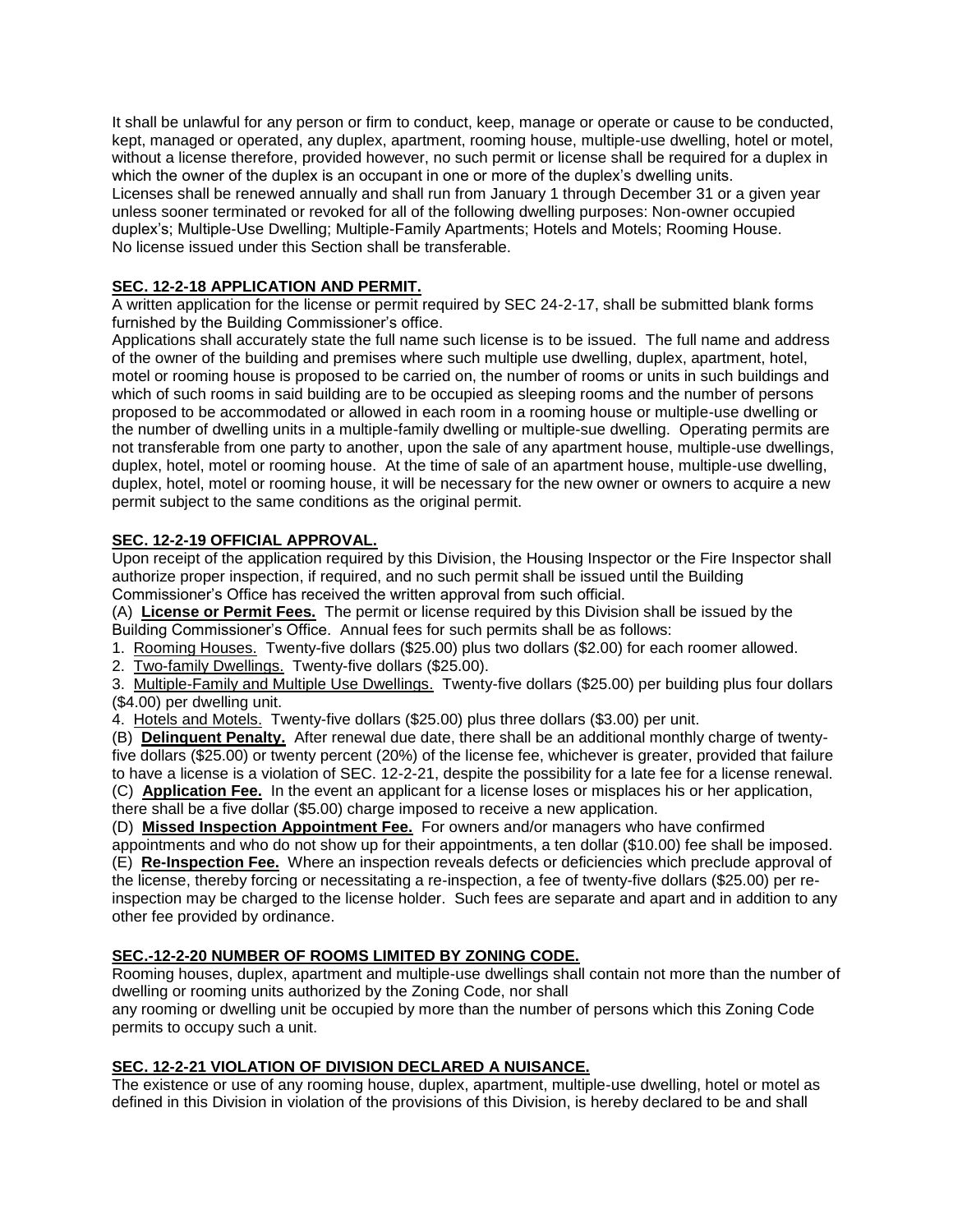constitute a public nuisance.

#### **SEC. 12-2-22 INTERPRETATION OF DIVISION.**

The provisions of this Division shall be held to be the minimum requirements with respect to houses, apartments, multiple-use dwellings, duplexes, hotels, motels and rooming houses for the promotion of the public health, safety, comfort, convenience, life and general warfare.

#### **SEC. 12-2-23 ESTABLISHING MINIMUM PENALTIES.**

Any owner, lessee, agent, tenant or other person who shall violate any of the provisions of this Division, upon being found guilty, shall be subject to a fine of not less than \$25.00 nor more than \$200.00 for each violation, or be imprisoned for not to exceed six (6) months, or both such fine and such imprisonment. Each day that any such violation or failure continues shall be considered a separate and distinct offense and shall be punishable as such.

#### **SEC. 12-2-24 DESIGNATION OF UNFIT DWELLINGS AND PROCEDURE FOR CONDEMNATION AND DEMOLITION.**

The designation of dwellings, dwelling units, rooming units, hotels and motels, as unfit for human habitation and the procedure for the condemnation, placarding and demolition of such unfit dwellings, dwelling units, rooming units, hotels and motels shall be carried out in compliance with the following requirements:

(A) Any dwelling, dwelling unit, rooming unit, hotel or motel which shall be found to have any of the following defects shall be condemned as unfit for human habitation and shall be so designated and placarded by the housing Inspector of the Building Inspector.

1. One which is so damaged, decayed, dilapidated, unsanitary, unsafe or vermin-infested, that it creates a serious hazard to the health and safety of the occupants or of the public.

2. One which lacks illumination, ventilation, or sanitation facilities adequate to protect the health or safety of the occupants or of the public or where such facilities or protection are not in working condition.

3. One which because of its general condition or location is unsanitary, unsafe, or otherwise hazardous to the health or safety of the occupants or of the public.

(B) Any dwelling, dwelling unit, rooming unit, hotel or motel condemned as unfit for human habitation and so designed and placard by the Housing Inspector or the Building Inspector shall be vacated within a reasonable time, not to exceed sixty (60) days, as ordered by the Housing Inspector or the Building Inspector.

(C) No dwelling, dwelling unit, rooming unit, hotel or motel, which has been condemned and placarded as unfit for human habitation, shall again be used for human habitation until written approval is secured from, and the placard is removed by the Housing Inspector or the Building Inspector. The Housing Inspector or the Building Inspector shall remove such placard whenever the defect or defects upon which the condemnation and placarding action was based have been eliminated.

(D) No person shall deface or remove the placard from any dwelling, dwelling unit, rooming unit, hotel or motel, which has been condemned as unfit for human habitation, and placard as such except as provided in Paragraph (C) above.

(E) Any person affected by any notice or order, relating to the condemnation and placarding of a dwelling, dwelling unit, rooming unit, duplex, hotel or motel, as unfit for human habitation, may request and shall be granted a hearing before the Building Board of Appeals.

(F) Where a dwelling, dwelling unit, rooming unit, hotel or motel is condemned and placarded as unfit for human habitation, and is not vacated within the time specified in such vacation order, the Housing Inspector or the Building Inspector shall seek a court order in a court of competent jurisdiction, for the vacation of such dwelling, dwelling unit, rooming unit, hotel or motel.

(G) Where a dwelling, dwelling unit, rooming unit, hotel or motel which is subject to condemnation and placarding as unfit for human habitation may be ordered demolished by the Housing Inspector or the Building Inspector if it is determined by the Housing Inspector or the Building Inspector that such defects upon which the condemnation order is based cannot be economically remedied. Demolition according to requirements listed below may be required of the owner within a reasonable period of time, said period of time to be not less than thirty (30) days after notice is served on said owner. Such demolition shall have the effect of fulfilling is razed to ground level and any subsurface area is filled with solid material to ground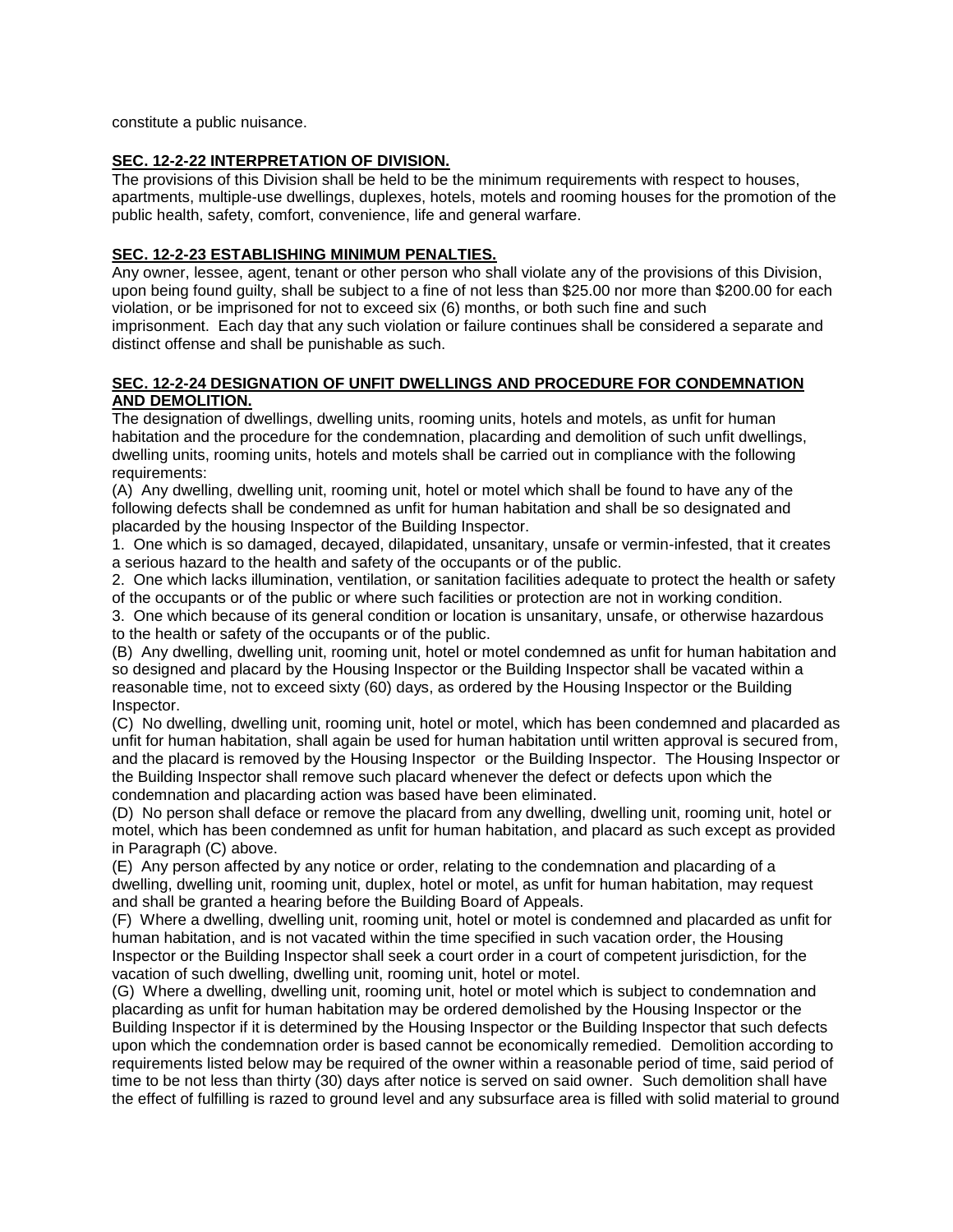level.

(H) A dwelling, dwelling unit, rooming unit, hotel or motel which has been condemned as unfit for human habitation and ordered demolished and which has not been demolished by the owner within the time specified in such demolition order, may be demolished at the expense of the owner.

(I) After order of demolition is entered in the Circuit Court, the corporate authorities, shall then proceed to demolish said building or dwelling, dwelling unit, hotel or motel, as follows:

1. At least two bids shall be secured upon the cost of demolition of said building, dwelling, dwelling unit, rooming unit, hotel or motel, and a contract shall be awarded to the lowest bidder.

2. The payment of said contract shall be from the General Fund.

3. The cost of demolition of said building shall be recoverable from the owner or owners of such real estate and shall be a lien thereon, which lien shall be superior to all prior existing liens and encumbrances, except taxes, provided that within sixty (60) days after said cost and expense is incurred, the Municipality or person performing the service by authority of the Municipality shall file notice of the lien in the Office of the Recorder of Deeds said notice to consist of a sworn statement setting out a description of the real estate sufficient for identification thereof, the amount of money, cost or expense payable for said demolition, the date or dates when said cost or expense was incurred by said Municipality.

4. Upon the payment of said cost or expense by the owner or owners interested in said property after notice of lien has been filed, the lien shall be released by the Municipality or person in whose name the lien has been filed. The lien may be enforced by proceedings to foreclose as in the case of mortgages or mechanic's liens. Suit to foreclose the lien shall be made within three (3) years after the date of filing of notice of the lien.

#### **SEC. 12-2-25 INSPECTIONS BY THE HOUSING INSPECTOR, BUILDING INSPECTOR OR FIRE INSPECTOR.**

The Housing Inspector, Building Inspector or Fire Inspector is authorized and directed to make inspections to determine whether dwellings, dwelling units, rooming units, accessory structures and premises, hotels and motels located within this Village conform to the requirements of this Chapter and all other applicable Divisions of the Municipal Code. All inspections of single-family residences shall be conducted as per SEC. 24-1-3 of this Chapter. For the purpose of making such inspections, the Housing Inspectors, Building Inspector or Fire Inspector is authorized to enter, examine and survey al all reasonable times all dwellings, dwelling units, rooming units, accessory structures and premises, hotels and motels. The owner or occupant of every dwelling, dwelling unit, rooming unit, accessory structure and its premises, hotels and motels shall have the Housing Inspector, Building Inspector or Fire Inspector free access thereto al all reasonable times for the purpose of such inspection, examination and survey. In the vent the owner or occupant shall refuse access to any said premise, then the Housing Inspector, Building Inspector or Fire Inspector shall have authority to enter any of such premises after written notice has been given to the owner, occupant or his agent.

## **SEC. 12-2-26 NONCOMPLIANCE WITH CHAPTER – NOTICE TO BE GIVEN.**

Whenever the Housing Inspector, Building Inspector or Fire Inspector determines that there are reasonable grounds to believe that there has been a violation of any provision of this Chapter, he will give notice of such alleged violation to the person or persons responsible therefore, which shall:

- (A) Be in writing;
- (B) Contain a statement of the reason for which it is being issued;
- (C) Allow a reasonable time for the performance of any act which it requires;

(D) Be served upon the owner or his agent, or the occupant, as the case may require. Such notice shall be deemed to be properly served upon such owner or agent. Such notice shall be deemed to be properly served upon such owner or agent, or upon any such occupant, if a copy thereof is:

1. Served upon him personally; or:

- 2. Sent by regular first class mail, postage prepaid, to his last know address.
- 3. Posted in a conspicuous place in or about the swelling affected by notice.

(E) Contain an outline of remedial action, which if taken, will effect compliance with the provisions of this Chapter.

## **SEC. 12-2-27 PLACARD ON BUILDING.**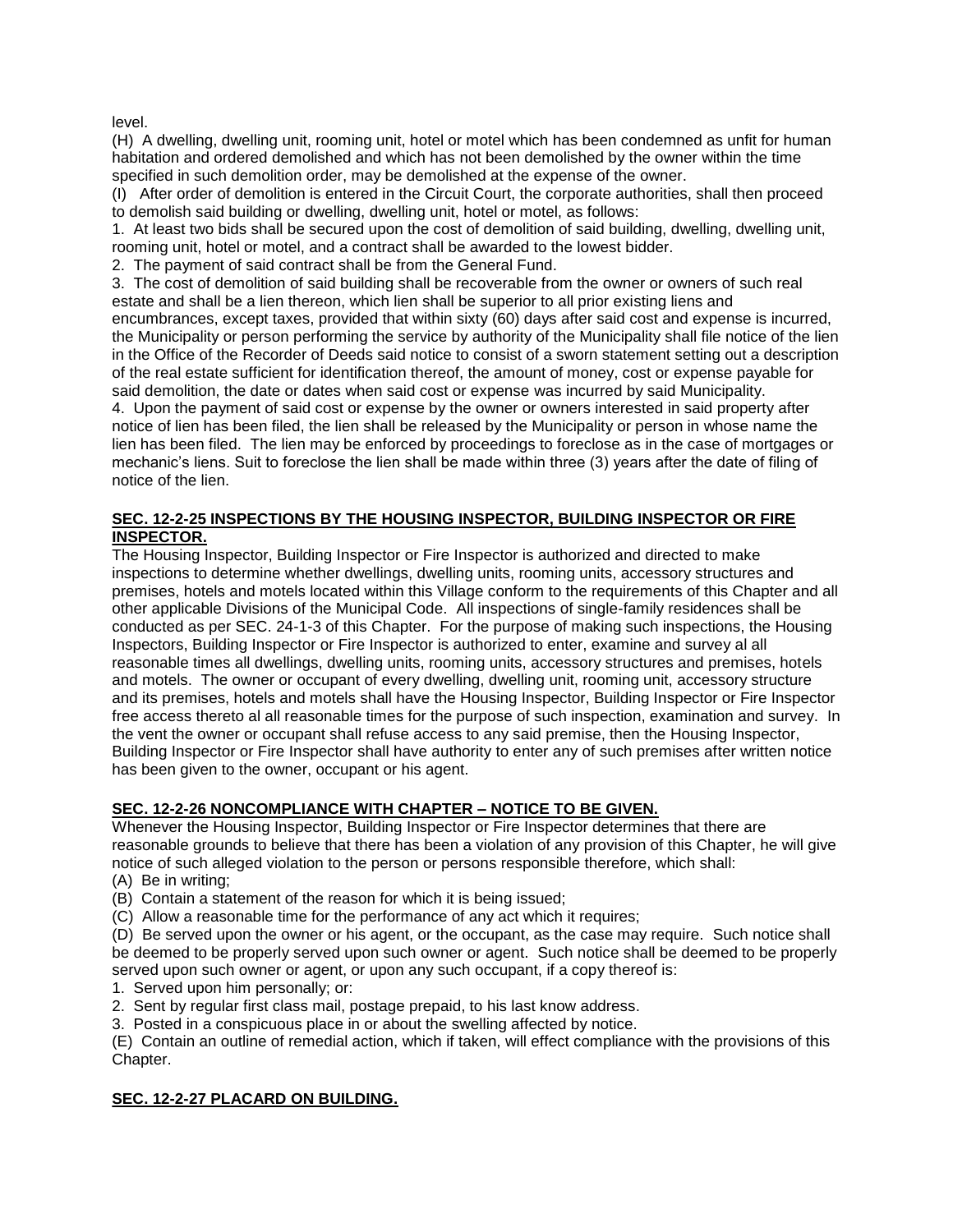The designation of dwellings, dwelling units, rooming units, hotels or motels, as unfit for human habitation and the procedure for such declaration and placarding is as follows:

Any dwelling, dwelling unit, rooming unit, hotel or motel which shall be found to have any of the following defects shall be declared unfit for human habitation and shall be so designated and placarded by the Housing Inspector, Building Inspector or Fire Inspector:

1. One which is so damaged, decayed, dilapidated, unsanitary, unsafe or vermin infested that it creates a serious hazard to the health and safety of the occupants or of the public.

2. One which lacks illumination, ventilation or sanitation facilities adequate to protect the health or safety of the occupants or of the public.

3. One which because of its general condition or location is unsanitary or otherwise dangerous to the health and safety of the occupants or of the public.

4. Where the person responsible has filed to correct, in a timely manner, the condition described in a notice issued in accordance with SEC. 24-2-26.

## **SEC. 12-2-28 BUILDING TO BE VACATED.**

Any dwelling, dwelling unit, rooming unit, hotel or motel condemned as unfit for human habitation, and so designated and placarded by the Housing Inspector, Building Inspector or Fire Inspector, shall be vacated within a reasonable time as ordered by the Housing Inspector, Building Inspector or Fire Inspector. No dwelling, dwelling unit, rooming unit, hotel or motel which has been condemned and placarded as unfit for human habitation shall again be used for human habitation until written approval is secured from, and such placard is removed by, the Housing Inspector, Building Inspector or Fire Inspector. The Housing Inspector, Building Inspector or Fire Inspector shall remove such placard whenever the defect or defects upon which the condemnation and placarding action were based have been eliminated.

Where a dwelling, dwelling unit, rooming unit, hotel or motel is condemned and placarded as unfit for human habitation, and is not vacated within the time specified, the Housing Inspector, Building Inspector or Fire Inspector shall seek a court order in a court of competent jurisdiction for the vacation of such dwelling, dwelling unit, rooming unit, hotel or motel.

## **SEC. 12-2-29 UNLAWFUL TO REMOVE PLACARD.**

No person shall deface or remove the placard from any dwelling, dwelling unit, rooming unit, hotel or motel which has been condemned as unfit for human habitation and placarded as such, except as provided in the preceding paragraph.

## **SEC. 12-2-30 RIGHT OF APPEAL.**

Any person affected by any notice or order relating to the condemnation or placarding of a dwelling, dwelling unit, rooming unit, hotel or motel as unfit for human habitation, or any interpretation of this Division 2, may appeal and request in writing within ten (10) days of such notice, a hearing before the Zoning Board of Appeals. Upon receipt of such notice of appeal, a hearing shall be held and decision rendered. Any such appeal shall stay all proceedings in furtherance of the action appealed from unless the Housing Inspector, Building Inspector or Fire Inspector shall certify to the Zoning Board of Appeals subsequent to the filing of any notice of appeal that, by reason of the facts stated in the certificate, a stay would cause imminent peril to life or property. In such case, proceedings shall not be stayed other than by order of a court of competent jurisdiction.

## **SEC. 12-2-31 NON-COMPLIANCE WITH CHAPTER – REMEDY OF DEFECTS.**

The owner of any building shall have the period of time specified in the letter of notice required to be sent by SEC. 24-2-26 (A), in which to remedy the condition therein described, except when an emergency situation requires immediate action, as provided in SEC. 24-2-37. The Housing Inspector, Building Inspector or Fire Inspector may extend the time for compliance with any such notice. It shall be unlawful for any person to fail to comply with any order of the Housing Inspector, Building Inspector or Fire Inspector contained in a notice described in SEC. 24-2-26 or SEC. 24-2-37.

#### **SEC. 12-2-32 CONDEMNED BUILDINGS.**

If any building covered by this Chapter shall be found to be unfit for human habitation, and if the cost or repair or alteration shall be deemed prohibitive by the Housing Inspector, Building Inspector or Fire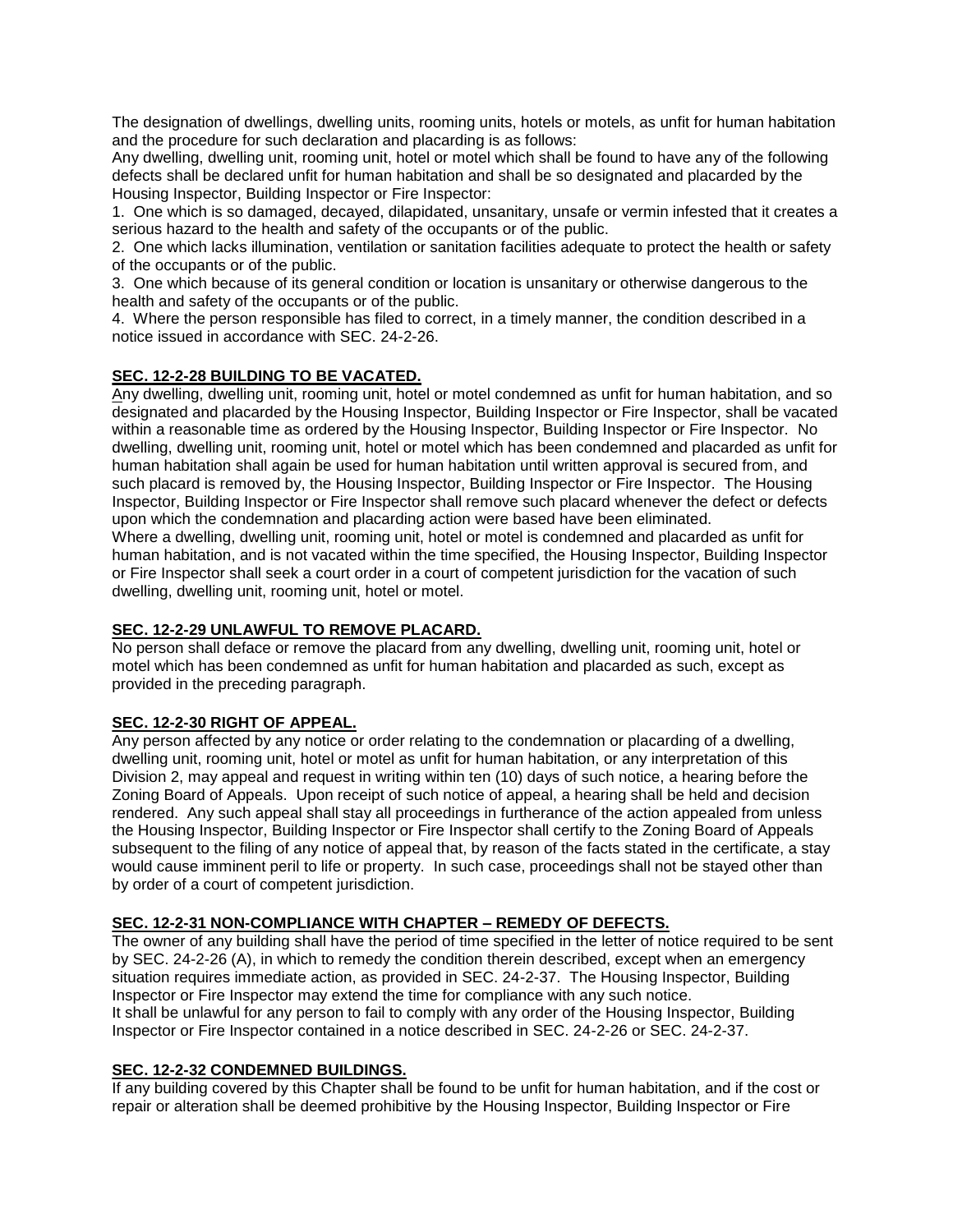Inspector, then he shall condemn such building and proceed with its removal as in all other cases of condemned buildings.

## **SEC. 12-2-33 VACATED DWELLINGS TO BE MADE SECURE.**

The owner of every dwelling, dwelling unit, rooming unit, hotel or motel which is declared unfit for human habitation or for continued occupancy shall make the dwelling, dwelling unit, rooming unit, hotel or motel, safe and secure under the terms so that is shall not be dangerous to human life and shall not constitute a fire hazard or public nuisance. Any such vacant dwelling, dwelling unit, rooming unit, hotel or motel, open at doors or windows, if unguarded, shall be deemed to be dangerous to human life as a fire hazard and as a public nuisance with the meaning of this provision.

## **SEC. 12-2-34 VIOLATIONS: PENALTIES.**

Any person, firm or corporation violating any of the provisions of this Chapter, shall upon conviction thereof, be subject to the penalty provided in SEC. 24-2-23 of this Chapter.

## **SEC. 12-2-35 BROKEN GLASS AND BOARDING-UP.**

Every window, glazed exterior door, exterior transom or exterior sidelight, shall be provided with properly installed glass or other approved glazing material. In the event of breakage, the owner shall cause the immediate removal of broken glass from the premises and shall temporary board up the affected openings with suitable material to provide protection from the elements and to prevent entry of insects, birds or animals and to provide security to occupants or contents of the buildings.

Adequate ventilation and artificial lighting shall be provided for all occupied dwellings, dwelling units, rooming units, hotels or motels. Whenever any exterior openings are found boarded up, it shall be the duty of the Housing Inspector or the Building Inspector to notify the owner or agent of this requirement by giving him a period of not more than ten (10) working days in which to properly replace the broken glass, or the dwelling unit, rooming unit, dwelling, hotel or motel shall be unlawful for any owner or agent to fail to comply with the order of the Housing Inspector or the Building Inspector contained in such notice. Since the presence of boarded-up buildings, particularly those where the boarding is unpainted or applied in an insecure, careless or unpresentable fashion, invites vandalism and creates a blighting influence which adversely affects the general welfare of the people of this Village, it is hereby required that all boarding up of exterior openings be accomplished in a neat, workman-like manner, with not less than ½ inch thick, weather-resistant plywood cut to fit within openings, fastened in place as securely as possible and suitably coated with an appropriate neutral color blending with or harmonizing with the exterior colors of the building as inconspicuously as possible. It shall be the duty of the Housing Inspector or Building Inspector to notify the owner or agent of any boarded-up dwelling, dwelling unit, rooming unit, hotel or motel, not complying with the above requirements, of the necessity of compliance by giving him a period of not more than ten (10) working days in which to replace the broken glass, or in which repair, replace or paint the boarding. This notice shall be given in the manner required in SEC. 24-2-26, and it shall be unlawful for any owner or agent to fail to comply with the order of the Housing Inspector or the Building Inspector contained in such notice.

## **SEC. 12-2-36 EMERGENCY MEASURES.**

When a dwelling unit, rooming unit, dwelling, hotel or motel, has become so damaged by fire, wind or other causes, or has become so unsafe, unhealthful or unsanitary, that in the opinion of the Housing Inspector or Building Inspector, life or health is immediately endangered by the occupation of the dwelling, dwelling unit, rooming unit, hotel or motel, the Housing Inspector or Building Inspector is hereby authorized and empowered to revoke without notice, any occupancy permits for such dwellings, dwelling units, rooming units, hotels or motels, and to order and require the occupants to vacate the same forthwith and to order the owner or agent to proceed immediately with the corrective work and temporally safe and fit for human habitation, whether or not a notice of violation has been given as described in this Chapter, and whether or not legal procedures described by ordinances of the Village has been instituted. It shall be unlawful for any person to fail to comply with any emergency order of the Housing Inspector find that an emergency exists which requires immediate action to protect the health and safety of the residents or of the public, he may issue an order citing the existence of an emergency and requiring immediate action to be taken as deemed necessary to meet the emergency. Notwithstanding other